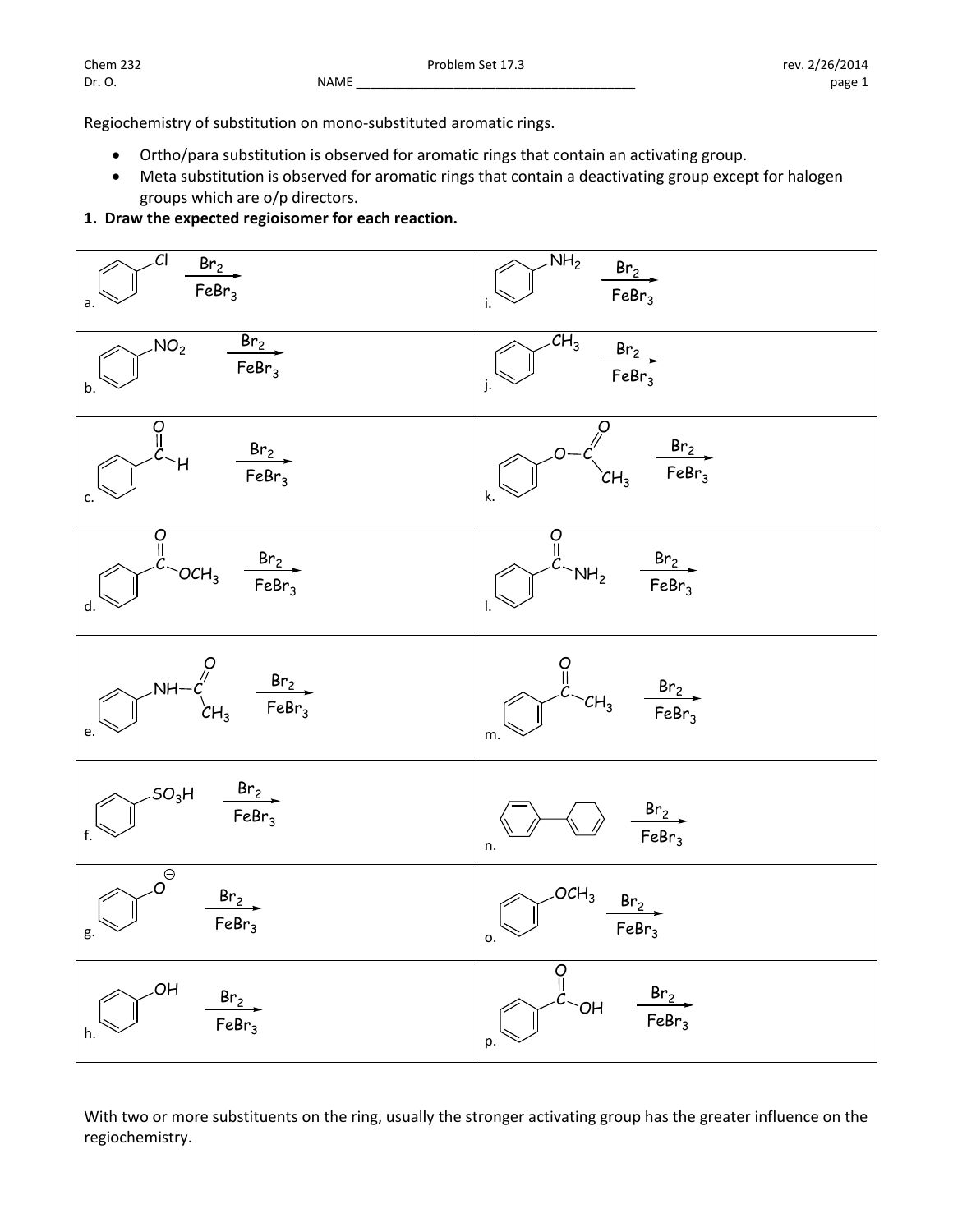## **2. Draw the expected regioisomer product.**



Strong activating groups such as hydroxy and amino can be attenuated via acylation of O and N: